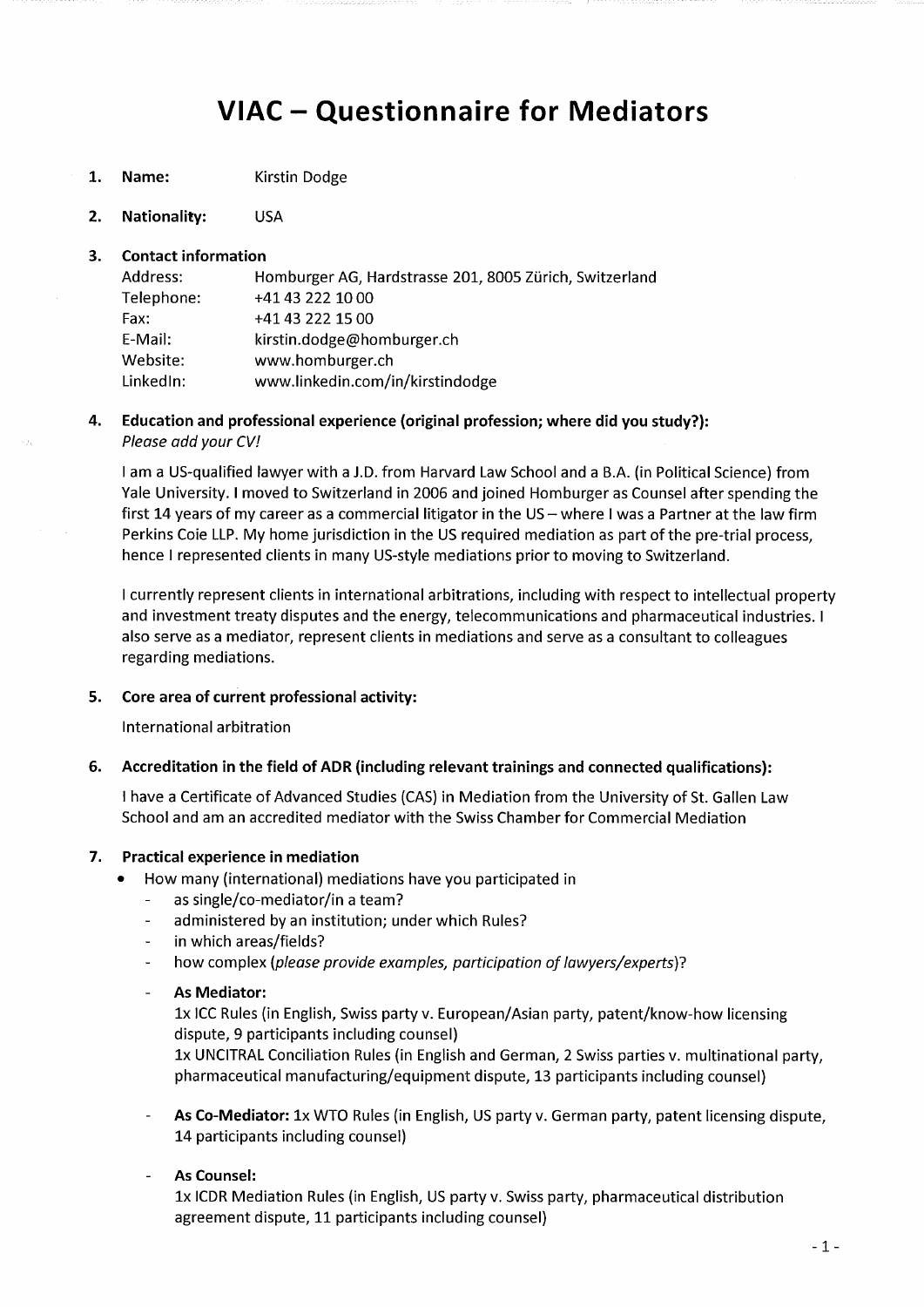>10x while still practicing in the USA, under the AAA, JAMS und JDR Rules (disputes re construction contracts, real-estate, telecommunications, regulated tariffs, family law)

• How often have you acted in a different function (e.g. Consultant, expert)?

I have had multiple informal engagements as a Consultant to internal colleagues and clients regarding mediation, mediation clauses, mediation preparation and strategy and selection of mediators.

• What other ADR-experience do you have?

# **8. Languages (including levels)**

Mother tongue: English

Working languages (i.e. languages in which you have both a spoken and written command so that you may conduct mediation proceedings in this language): English, German

Basic knowledge:

# **9. Style of mediation**

*Where do you see yourself? Pleuse tick box as appropriate or indicate your preferred style.* 



#### INTERACTION DIMENSION

© Alexander, Nadja (2011) "The Mediation Meta-Model - the realities of mediation practice," *ADR Bulletin:* Vol. 12: No. 6, Article 5. Available at: http://epublications.bond.edu.aU/adr/voll2/iss6/5: *see also here for a detalied description ofthe 6 mediation styles.* 

I prefer to use facilitative mediation but am capable of employing settlement mediation techniques (e.g. private caucuses, shuttle diplomacy) if the parties desire and agree  $-$  as is usually the case in commercial mediations. Under the right circumstances I am Willing to use a more evaluative (wise counsel) approach.

# **10. Please describe aspects of your personaiity which could be interesting to clients you are going to mediate; what would former clients emphasize in your work?**

I am comfortable with conflict and emotions and a good listener. The parties feel supported and confident because I take a strong lead but also explain what we are going to do and why we are proceeding as we are. **I** am creative and flexible, responding to the dynamics between the parties as they develop during the mediation.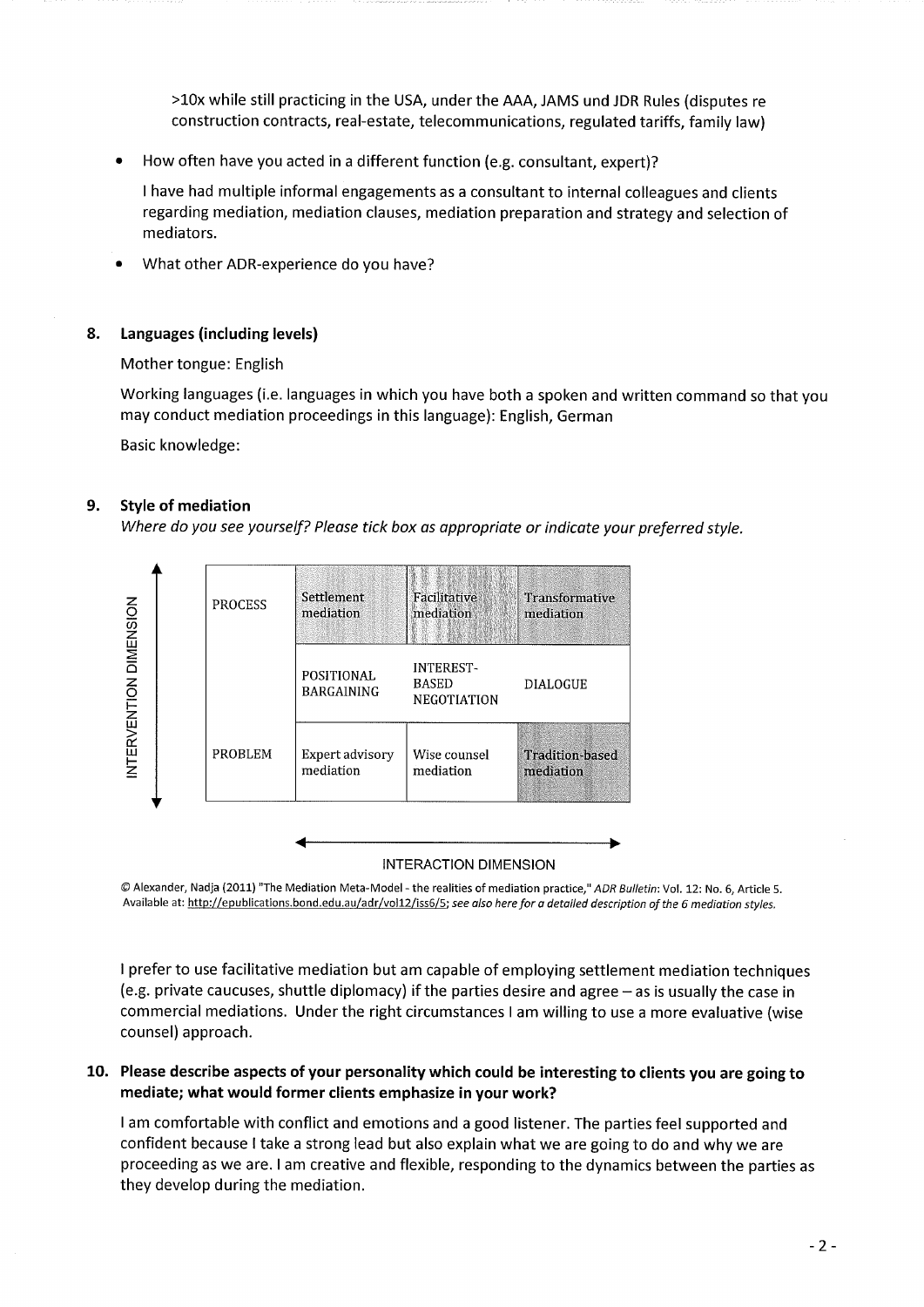#### **11. Publications and other activities in ADR related matters (e.g. training sesslons, semlnars, Conferences, articles and others):**

I have given internal and externa! presentations and trainings on mediation including mediation basics and strategies and issues in cross-cuiturai mediation.

# **12. Memberships in mediation institutions / functions in mediation institutions/organizations:**

Swiss Chamber for Commerciai Mediation

# **13. Special expertise or specializations** *{please list a maximum ofthree)* **in your ADR-practice:**

Energy (eiectricity and natural gas), pharmaceuticals, licensing.

# **14. Soft Skills (e.g. intercultural competences):**

**I** am comfortable with both European and US-style mediations (including Shuttle diplomacy). I am aware of and can help bridge intercultural differences which can lead to conflict or communication difficulties. **I** am able to converse with English and German Speakers in their native languages.

# **15. How do you ensure your professional quality (e.g. Coaching, practica supervision, etc?**

I regularly attend continuing education in mediation-related topics. I have sought practice supervision and will continue to do so as my mediation caseload Warrants.

# **16. Date of birth:**

23 April 1966

1 have completed this questionnaire to the above to the best of my knowledge and believe it is accurate. I understand that the above information will be used for VIAC's internal use and may be given to interested persons or may be published on VIAC's Website.

Date and signature

July 6, colle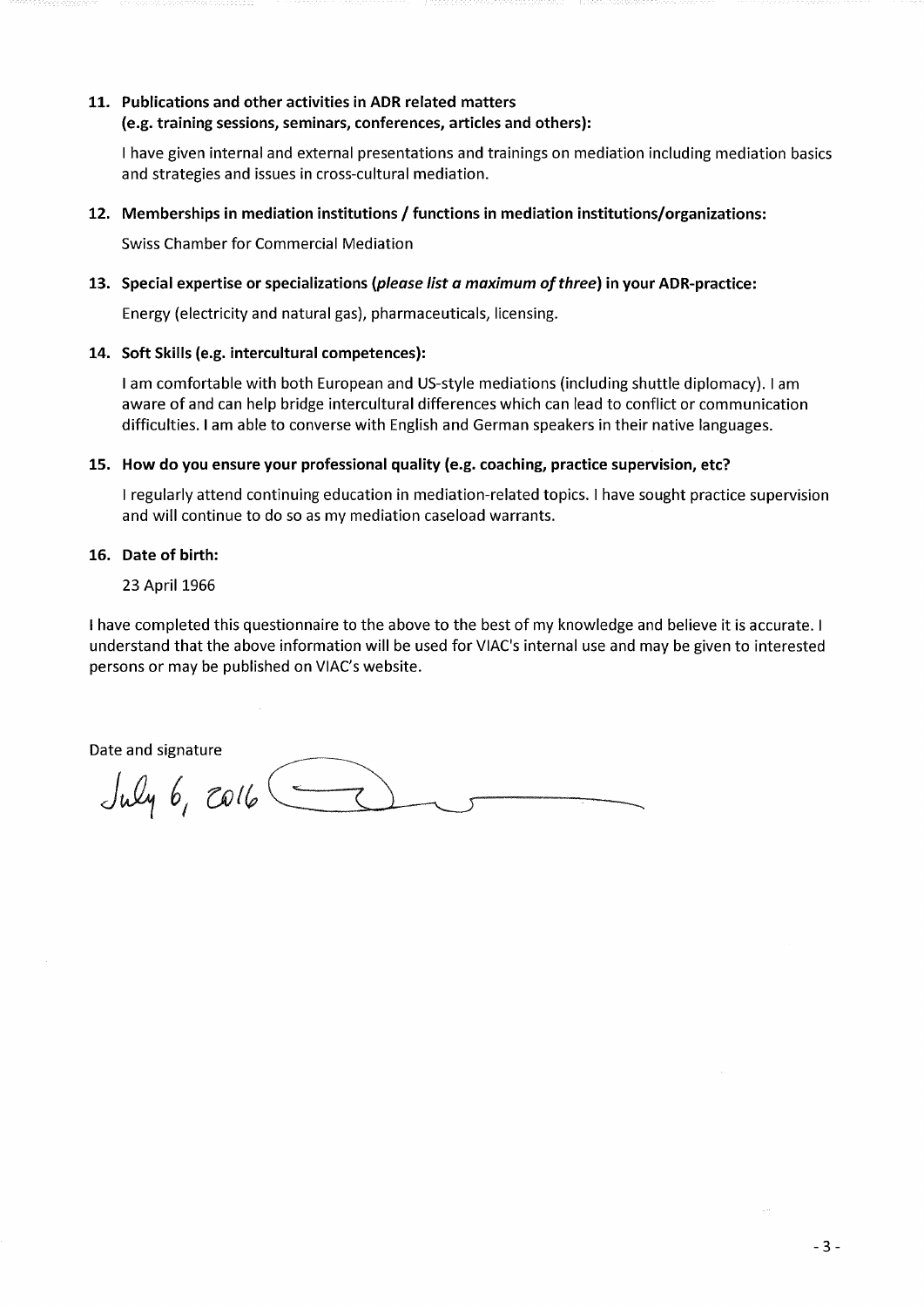# **Homburger**

#### **Kirstin Dodge**

Counsel

**Kirstin Dodge serves as Special Counsel for International Arbitration and Litigation at Homburger. Her practice focuses on representation of clients in international arbitrations, including with respect to intellectual property and investment treaty disputes as well as the energy, telecommunications and pharmaceutical industries.**

Ms. Dodge also helps Swiss and US clients and counsel understand and negotiate differences in their legal systems and expectations, including with respect to Swiss data protection and blocking statutes and jurisdictional issues. She currently serves as Co-Chair of the International Arbitration Committee of the American Bar Association's Section of International Law.

Ms. Dodge is the mediation specialist within Homburger's Litigation and Arbitration team, has a Certificate of Advanced Studies (CAS) from the University of St. Gallen Law School and is an accredited mediator with the Swiss Chamber for Commercial Mediation.

Prior to relocating to Switzerland, Ms. Dodge gained extensive experience as a commercial litigator in the US, where she represented clients before state and federal trial and appellate courts, administrative tribunals, and in mediations and arbitrations involving a wide variety of commercial disputes, including in particular energy and telecommunications matters.

#### **Career**

- 2015 Certificate of Advanced Studies (CAS) in Mediation IRP-HSG (University of St. Gallen, Institute for Legal Studies and Legal Practice)
- 2011 Mediator (IRP-HSG) (completion coursework and mediation simulations on Mediation in Business, Employment, and the Public Sector at the University of St. Gallen, Institute for Legal Studies and Legal Practice)
- 2006 Special Counsel for International Arbitration and Litigation at Homburger
- 2001 Partner at Perkins Coie LLP, Bellevue, Washington
- 1998 Staff Attorney, Claims Resolution Tribunal for Dormant Accounts in Switzerland, Zurich
- 1996 Associate at Perkins Coie LLP, Bellevue, Washington
- 1994 Associate at a Seattle law firm
- 1992 Federal Clerk to the Hon. Thomas Zilly, US District Court, Western District of Washington at Seattle
- 1992 Admission to Washington State Bar
- 1992 Harvard Law School (J.D.)
- 1989 University of Fribourg (Rotary Foundation Graduate Fellowship)
- 1988 Yale University (B.A.)

#### **Languages**

English, German

#### **Bar registration**

Washington State (USA); US Federal District Court, Western and Eastern Districts of Washington; 9th Circuit Court of Appeals

#### **Teams**

Litigation | Arbitration White Collar | Investigations



**Homburger AG Prime Tower Hardstrasse 201, CH-8005 Zurich P.O. 314, CH-8037 Zurich**

**P +41 43 222 10 00 F +41 43 222 15 00 kirstin.dodge@homburger.ch**

**E-Mail Assistant kim.fessler@homburger.ch**